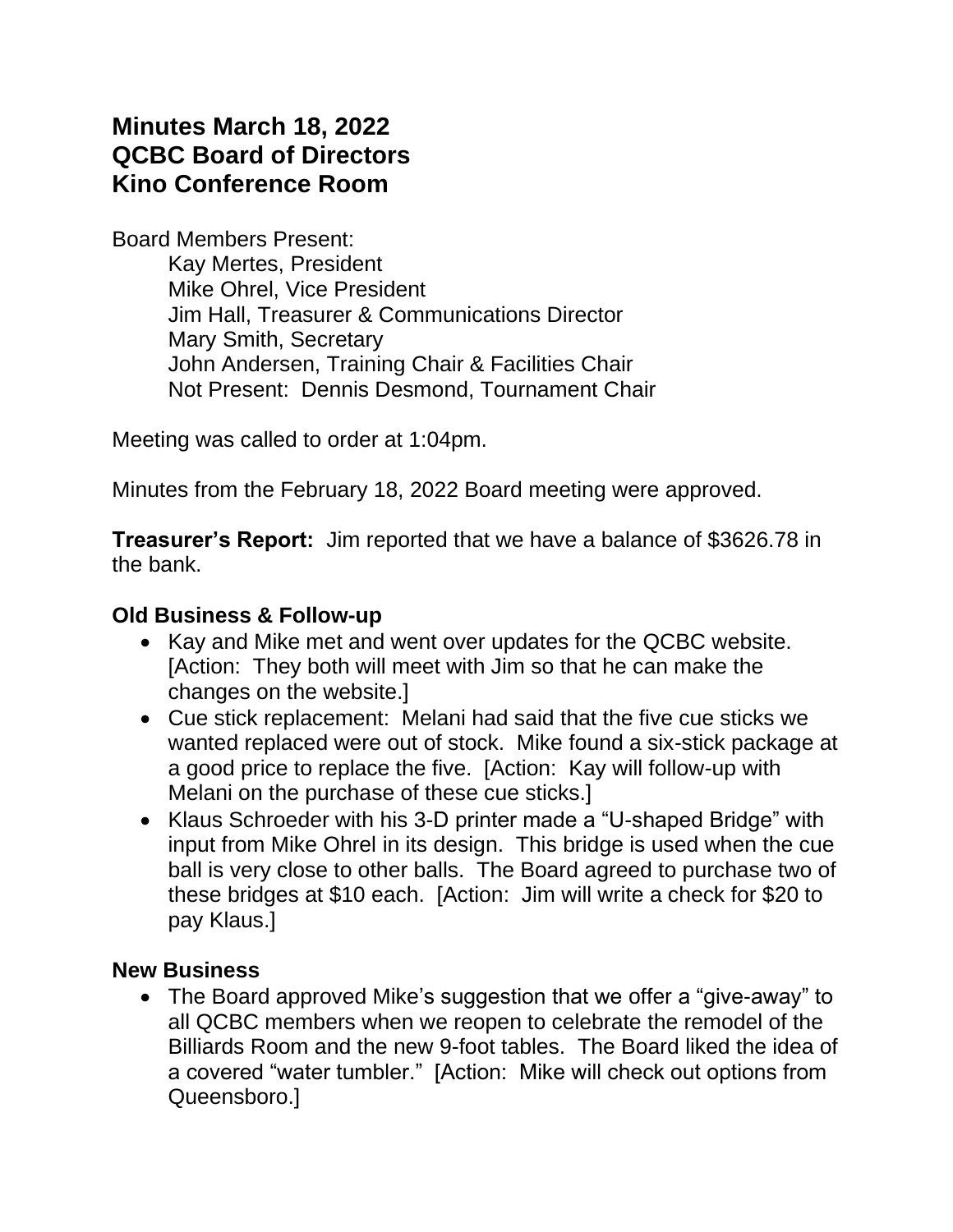- We still expect to be out of the Billiards Room on May 1. [Action: Mike will confirm this with Jack Sarsam. Mike will call Mark at Shay's Billiards to have the three tables removed the last two weeks of April.]
- The club discussed the importance of a sign with guidelines on the care of the tables when we move back into the newly remodelled Billiards Room.
- [Action: Jim will put an updated list of current members on Google Drive so that Board Members will have on-line access to it.]
- Under discussion was that members-only can play in scheduled activities. A resident can play once, then he/she must join to continue to play. The Board agreed to allow a non-resident, who is a caretaker of a member, to play only if no member is sitting out during scheduled play time.
- The Board agreed to purchase one extension for cue sticks at the price of \$25 when the room reopens. Klaus Schroeder will make this with his 3-D printer and with Mike's input in design.

## **Group Updates**

- Scheduled group play and tournaments continue as usual.
- Shaft rejuvenation is no longer being offered.
- John is tabling "training" until we have the new room.

# **Closed Items Since Last Meeting**

- Men's photos are now on the home page of the website along with the women's photos.
- The special request from Mary to reserve all three tables on March 20, 2-4pm has been done.

# **Tabled Business**

- QCBC Budget Request (display cabinet) is still in the queue pending approval.
- Upgrade Skedda.
- How to enforce food and drink guidelines in the new Billiards Room.

The next Board meeting will be held on April 15, 2022.

The meeting adjourned at 1:55pm.